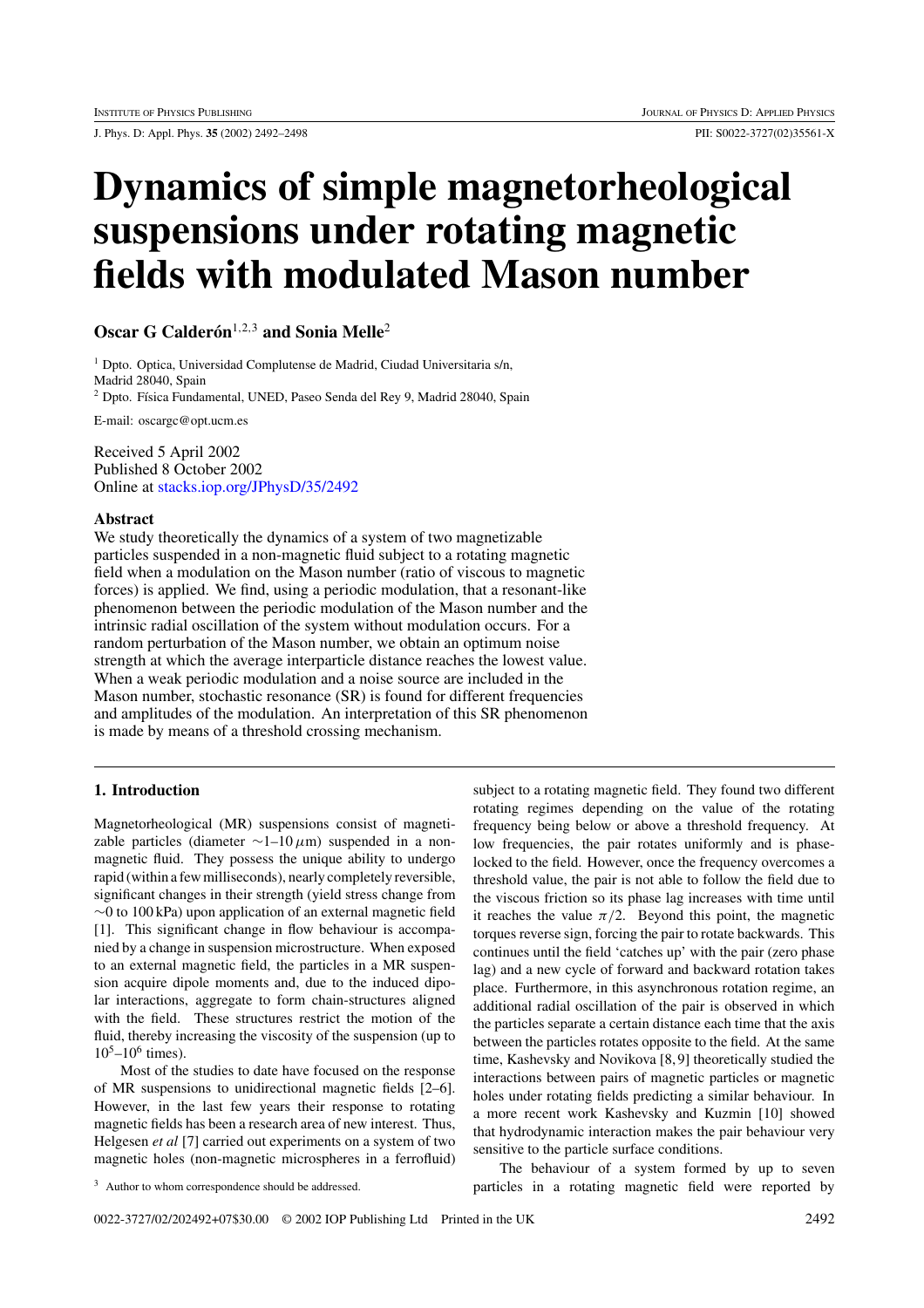Meakin and Skjeltorp [11]. Different rotational modes were found depending on the rotating frequency. At high rotating frequencies these modes became extremely complicated and chaotic states were found. Experimental studies regarding multiparticle dynamics under rotating magnetic fields have been recently reported in MR suspensions using scattering dichroism [12, 13] and microscopy [14]. In these works the formation of chains that rotate with the field but lag behind by a constant phase angle has been shown. We also found that the Mason number, *Ma* (ratio of viscous to magnetic forces), governs the dynamics of the field-induced dipolar chains under rotating fields. This dimensionless parameter<sup>4</sup> is given by  $[15-17]$ 

$$
Ma = \frac{12^2 \eta \omega_0}{\mu_s \mu_0 M^2},\tag{1}
$$

where  $\eta$  is the solvent viscosity,  $\omega_0$  is the field rotating frequency, and  $\mu_s$  and  $\mu_0$  are the solvent and vacuum magnetic permeability, respectively. A cross-over Mason number was found above which the viscous forces dominate and inhibit the aggregation process.

In this paper, we theoretically study the dynamics of simple MR suspensions under rotating magnetic fields when a modulation on the Mason number is applied. The system consists of a pair of magnetizable particles immersed in a non-magnetic fluid. We analyse the behaviour of the system for different types of perturbations on *Ma*. Using a periodic modulation, we observe that a resonant-like phenomenon between the periodic modulation of *Ma* and the intrinsic radial oscillation of the system without modulation occurs. When a weak periodic modulation and a noise source are included in the Mason number, the stochastic resonance  $(SR)^5$  is found for different frequencies and amplitudes of the modulation (see reviews [18]). This phenomenon has been theoretically predicted for ferromagnetic monodomain particles dispersed in a solid phase when an alternating magnetic field is imposed [19]. Recently, Alarcón and Pérez-Madrid have found that a ferromagnetic dipole immersed in a shear flow exhibits SR when a weak oscillating magnetic field is acting on it [20].

#### **2. Theoretical model**

We consider a pair of spherical magnetizable particles of diameter 2*a* suspended in a fluid of viscosity *η* and subject to rotating magnetic fields of amplitude  $H_0$  and angular frequency *ω*<sub>0</sub>

$$
\vec{H} = H_0(\cos(\omega_0 t)\hat{x} + \sin(\omega_0 t)\hat{y}).
$$
 (2)

When the magnetic field is applied the particles acquire a dipole moment  $\vec{m} = (4\pi/3)a^3 \vec{M}$ , where  $2a$  is the particle diameter, and  $\vec{M} = \chi \vec{H}$  is the particle magnetization; here  $\chi$  is the particle magnetic susceptibility. We assume that the magnetic interaction of the particles dominates their random thermal motion. In other words, the key dimensionless parameter

that measures the ratio of magnetic to thermal energies will be much larger than one,  $\lambda \gg 1$ . This ratio is defined as  $\lambda = \mu_0 \mu_s m^2 / 16 \pi a^3 k_B T$ , where  $k_B$  is the Boltzmann constant, and *T* is the temperature. Neglecting the inertia term, and considering Stokes friction against the solvent, the equation of motion of the pair is

$$
\gamma \frac{\mathrm{d}\vec{r}}{\mathrm{d}t} = 2\vec{F}^{\mathrm{m}} + 2\vec{F}^{\mathrm{ev}},\tag{3}
$$

where  $\gamma = 6\pi \eta a$  is the Stokes drag coefficient,  $\vec{r} \equiv \vec{r}_2 - \vec{r}_1$ ,  $\vec{r}_1$  and  $\vec{r}_2$  being the positions of particles 1 and 2, respectively. We use the point-dipole approximation to compute the magnetic force  $\vec{F}^{\text{m}}$ , i.e.

$$
\vec{F}^{\text{m}} = \frac{3\mu_0 m^2}{2\pi r^4} \{ [1 - 5(\hat{m} \cdot \hat{r})^2] \hat{r} + 2(\hat{m} \cdot \hat{r}) \hat{m} \},\qquad(4)
$$

where  $\hat{r} \equiv \vec{r}/r$  and  $\hat{m} = (\cos(\omega_0 t)\hat{x} + \sin(\omega_0 t)\hat{y})$ . Note that as we are using one-particle Stokes' hydrodynamics, an excluded-volume force  $\vec{F}^{\text{ev}}$  must be included to keep particles from overlapping. This force is calculated from [21]

$$
\vec{F}^{\text{ev}} = A \frac{3\mu_0 m^2}{4\pi (2a)^4} \hat{r} \exp\left[-B\left(\frac{r}{2a} - 1\right)\right],\tag{5}
$$

where we assumed  $A = 2$  and  $B = 10$ . Similar repulsive forces have been used in previous works [21, 22]. The parameter *A* is chosen in order to give zero interaction force when the two particles aligned along the field direction and interacting with dipolar force, are in contact (i.e.  $r/2a = 1$ ). With  $B = 10$  the ratio between dipolar and excluded-volume forces of the two particles aligned with the field reaches the value ten (the value 0.1) when the distance between the particles increases to  $r/2a = 1.1$  (decreases to  $r/2a = 0.9$ ).

We rewrite the pair evolution equations in terms of the dimensionless distance between particle centres,  $R \equiv r/2a$ , and the angle of the pair orientation, *φ*:

$$
\frac{dR}{d\tau} = \frac{2}{R^4} [1 - 3\cos^2(\omega_0 t_s \tau - \phi)] + 2A \exp[-B(R - 1)],
$$
\n(6)

$$
\frac{d\phi}{d\tau} = \frac{2}{R^5} \sin 2(\omega_0 t_s \tau - \phi),\tag{7}
$$

where a timescale  $t_s = 12^2 \eta / \mu_0 M^2$  which leads to a dimensionless time equal to  $\tau = t/t_s$  has been introduced in equations (6) and (7). The temporal scale,  $t_s$ , gives a dimensionless rotating frequency equal to the Mason number  $\omega_0 t_s \equiv Ma$ , i.e. to the ratio of the viscous to magnetic forces. It means that the dynamics of the pair motion is governed by the Mason number. We rewrite equations (6) and (7) using the phase lag between the field and the pair orientation *α* ≡ *Maτ* − *φ*

$$
\frac{dR}{d\tau} = \frac{2}{R^4} [1 - 3\cos^2 \alpha] + 2A \exp[-B(R - 1)], \quad (8)
$$

$$
\frac{d\alpha}{d\tau} = Ma - \frac{2}{R^5} \sin 2\alpha.
$$
 (9)

#### *2.1. Dynamics at constant Ma*

First, we study the problem using a constant *Ma*, i.e. the reported case in previous works [7, 8]. In agreement with

<sup>4</sup> Mason number was first introduced in literature for electrorheological fluids under steady shear.

The term SR is given to a phenomenon that is manifest in nonlinear systems whereby generally feeble input information (such as a weak signal) can be amplified and optimized by the assistance of noise.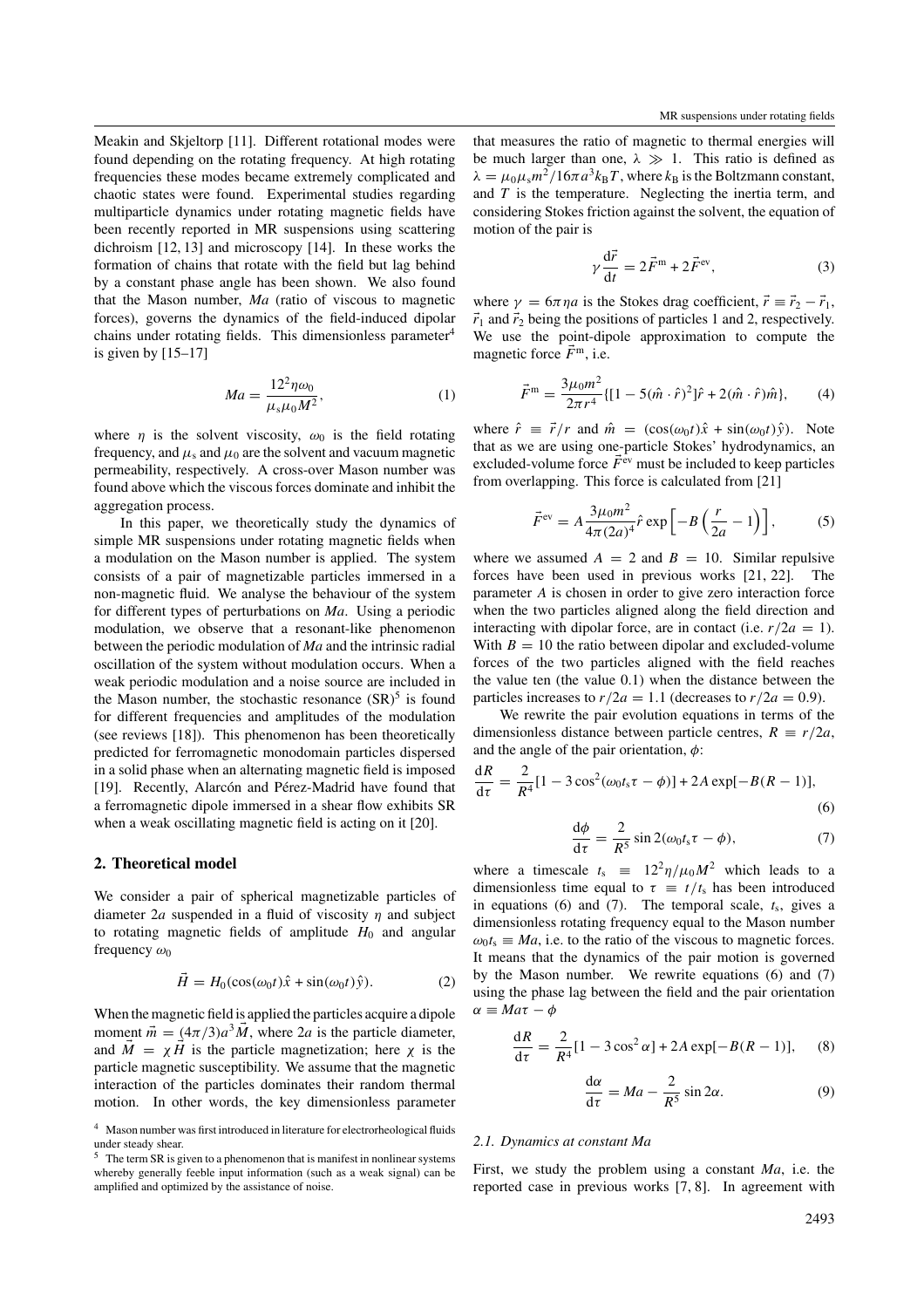their results, we find two different regimes depending on the dimensionless driving frequency (or Mason number). Some examples are presented in figure  $1(a)$ , where the time evolution of the interparticle dimensionless distance *R*, after the transient, is plotted at various Mason numbers for the initial conditions  $R = 3$  and  $\alpha = 0$ . For low Mason numbers, a rigid doublet is formed, i.e. the interparticle distance remains constant at  $R = 1$  (see dotted line in figure 1(*a*)). This rigid doublet rotates uniformly and is phase-locked to the field. This rotation is governed by the equation  $sin(2\alpha_0) = Ma/2$  (see equation (9)). For high Mason numbers, above a threshold value located at approximately 1.3, the pair goes through a periodic sequence of forward and backward rotations with additional radial oscillations (see dashed and solid lines in figure  $1(a)$ ). The amplitude of the radial oscillations decreases as *Ma* increases in agreement with the results found by Kashevsky and Novokova [8]. The angular dimensionless frequency of the radial oscillations,  $\omega_R$ , increases linearly when increasing the Mason number (see figure 1(*b*)).

We must point out that these results have been obtained considering the fluid resistance through the simple Stokes friction. However, it is well-known that once the pair approaches very close, smaller than the particle diameter, hydrodynamic particle–particle interaction occurs, and lubrication forces become important in order to describe the pair dynamics. Kashevsky and Kuzmin studied the dynamics of a system of two particles subject to a



**Figure 1.** (*a*) Temporal evolution of the interparticle dimensionless distance *R*, after the transient, for the initial conditions  $R = 3$  and  $\alpha = 0$  at  $Ma = 0.5$  ( $\cdots$ ),  $Ma = 1.5$  ( $\cdots$ ), and  $Ma = 4$  ( $\cdots$ ). (*b*) Angular dimensionless frequency of the radial oscillations *ω*<sup>R</sup> versus Mason number.

rotating magnetic field taking into account the hydrodynamic interaction [10]. They found that the threshold frequency that separates the synchronous and asynchronous regimes shifts to a smaller value, i.e. the asynchronous rotation regime begins at lower Mason numbers. However, they did not find an appreciable change in the frequency of the radial oscillations when considering hydrodynamic interaction. The results we present in this work are based on the interplay between the modulation of the Mason number and the intrinsic radial oscillation of the system without modulation. Since these radial oscillations remain almost unaltered, it is expected that the same type of resonant-like phenomenon takes place when the hydrodynamic forces are accounted for.

#### **3. Dynamics at modulated** *Ma*

We have found in the previous section that the state of the system depends on the value of the Mason number. Therefore, it is expected that a time-dependent perturbation on *Ma* changes the state of the system. In this section we will analyse the pair dynamics when a perturbation on the Mason number is applied.

## *3.1. Periodic perturbation*

We have studied the effect of a periodic modulation on the Mason number, i.e.

$$
Ma = Ma_0 + \Delta\Omega \sin(\Omega \tau), \qquad (10)
$$

where  $Ma_0$  is the average Mason number,  $\Delta\Omega$  is the amplitude of the modulation and  $\Omega$  is the modulation dimensionless frequency. We study the behaviour of the interparticle dimensionless distance *R* when a small modulation amplitude is applied ( $\Delta \Omega = 0.15$ ) at different modulation dimensionless frequencies (ranging from  $\Omega = 1$  to 5). Figure 2 shows the temporal evolution of the interparticle dimensionless distance and its corresponding power spectrum for different modulation frequencies at  $Ma_0 = 1.5$ . For  $\Omega = 1$  and  $\Omega = 3$ , a multiperiodic oscillation occurs in the interparticle distance (see figures  $2(a)$ ,  $(b)$ ,  $(e)$ , and  $(f)$ ), being the two fundamental frequencies the respective frequency of the modulation  $\Omega$ and the corresponding frequency of the radial oscillations without modulation at  $Ma = 1.5$ ,  $\omega_R \simeq 1.8$  (see figure 1(*b*)). Combinations of both frequencies,  $\Omega \pm \omega_R$ , are also found. This result means that the well-known radial oscillation of the system without modulation still appears when the Mason number is periodically modulated. Therefore, two different movements govern the dynamics of the pair of magnetizable particles immersed in a non-magnetic fluid; the intrinsic radial oscillation, i.e. the natural oscillation of the system, and a periodic movement due to the external forcing on the Mason number. Now, a natural question arises, what will happen when the modulation frequency matches the natural frequency of the radial oscillations? The result is shown in figures 2(*c*) and (*d*). Now, only one peak and its harmonics appear, indicating that the frequency of the external forcing on *Ma* matches the intrinsic oscillation of the system, so a resonance phenomenon takes place.

To study how this resonance affects the behaviour of the average interparticle dimensionless distance,  $R_{\text{mean}}$ , we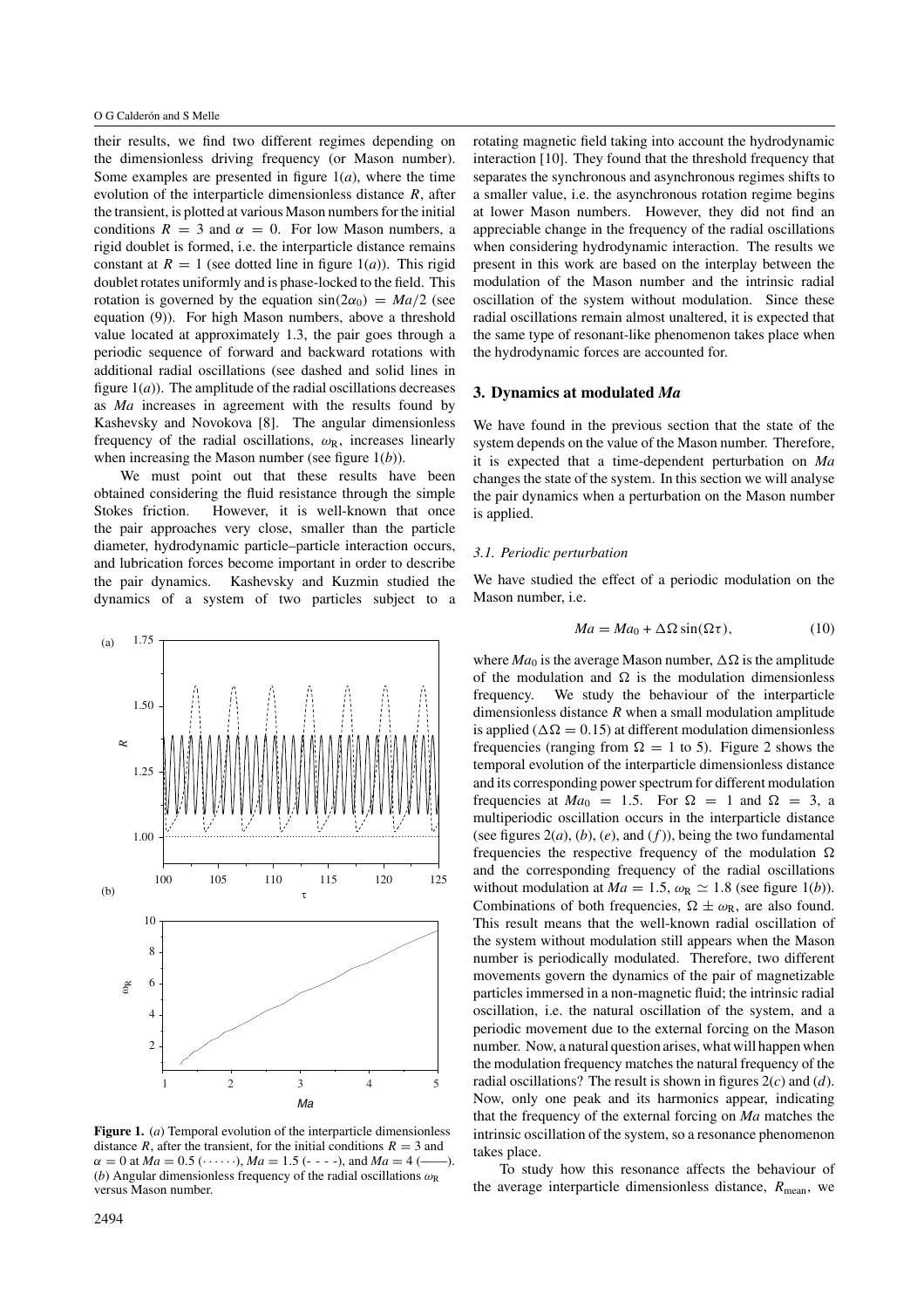

**Figure 2.** Temporal evolution of the interparticle dimensionless distance (plots (*a*), (*c*), and (*e*)) and its power spectrum (plots (*b*), (*d*), and (*f*)) for a modulation frequency  $\Omega = 1$  (plots (*a*) and (*b*)),  $\Omega = 1.8$  (plots (*c*) and (*d*)), and  $\Omega = 3$  (plots (*e*) and (*f*)). The parameters used are  $Ma_0 = 1.5$  and  $\Delta \Omega = 0.15$ .



**Figure 3.** Average interparticle dimensionless distance  $R_{\text{mean}}$  versus modulation dimensionless frequency  $\Omega$  at two different average Mason numbers;  $Ma_0 = 1.5$  (....) and  $Ma_0 = 2$  (....). The  $\longrightarrow$  and  $Ma_0 = 2 \, (\cdots)$ . The modulation amplitude is  $\Delta \Omega = 0.15$ .

have analysed  $R_{\text{mean}}$  when the Mason number is periodically modulated. The results of  $R_{\text{mean}}$  versus the modulation dimensionless frequency  $\Omega$  are shown in figure 3 for a small modulation amplitude  $\Delta \Omega = 0.15$ , at two different average Mason numbers. In both cases,  $R_{\text{mean}}$  is nearly constant and close to the value without modulation through most of the range of modulation frequencies. However, when  $\Omega$  comes close to the intrinsic radial oscillation frequency associated with its average Mason number  $\omega_R(Ma_0)$ ,  $R_{\text{mean}}$  changes noticeably. The curve has a sharp minimum at a value of  $\Omega$  which is slightly smaller than  $\omega_R$ , and a sharp maximum at a value slightly greater than *ω*R. Between the minimum and the maximum, the function increases with increase in the modulation frequency. This resonant curve  $(\Omega, R_{\text{mean}})$  is similar to the well-known dispersion curve which explains the variation of the real part of the refractive index of a medium with the electromagnetic field frequency [23]. As we mention above, the intrinsic radial oscillation frequency  $\omega_R$  is a function of the Mason number (see figure 1(*b*)). Therefore, when we modulate the *Ma*, the natural frequency of the pair system without modulation  $\omega_R$  gets broader around its value so there is a range of modulation frequencies  $\Omega$  that resonate. The distance between the minimum and maximum peaks roughly measures the spectral width of the intrinsic oscillation. Then, this spectral width should depend on the modulation amplitude value since more frequencies are incorporated into the intrinsic radial oscillation as  $\Delta\Omega$  increases. In figure 3, both curves have the same modulation amplitude, so the distance between the minimum and maximum peaks is approximately the same for both curves, in agreement with our hypothesis. To study the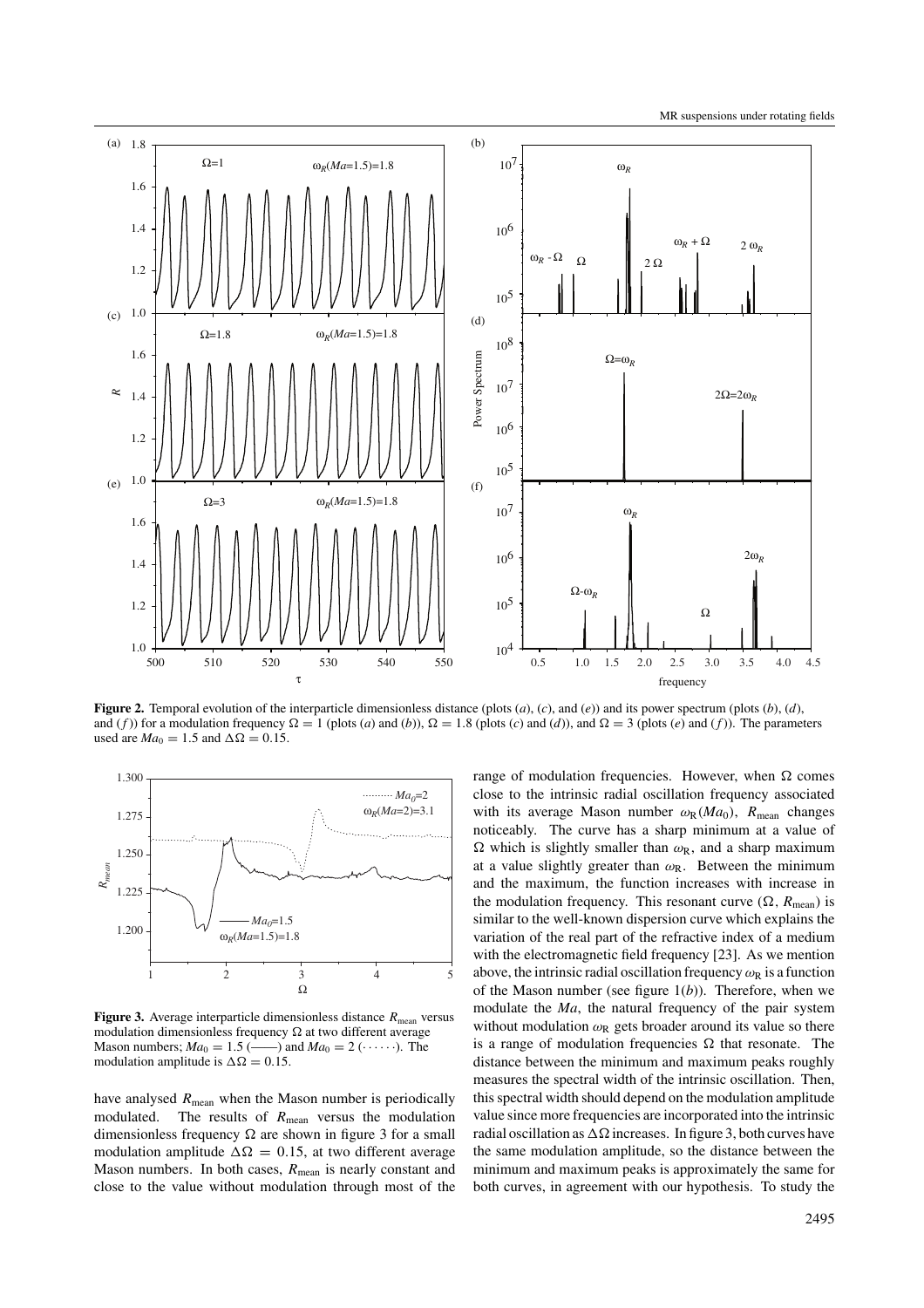

**Figure 4.** Average interparticle dimensionless distance  $R_{\text{mean}}$  versus modulation dimensionless frequency  $\Omega$  at different modulation amplitudes;  $\Delta \Omega = 0.1$  (- - - -),  $\Delta \Omega = 0.15$  (-----), and  $\Delta \Omega = 0.2$  $(\cdots)$ . The average Mason number is  $Ma_0 = 1.5$ .

dependence of the distance on the modulation amplitude, the average distance  $R_{\text{mean}}$  versus  $\Omega$  at  $Ma_0 = 1.5$  for different modulation amplitudes is plotted in figure 4. It can be seen in this figure how the spectral width, i.e. the distance between the minimum and maximum peaks, increases as the modulation amplitude increases. We also observe that the change in the value of  $R_{\text{mean}}$  is larger as the modulation amplitude increases.

From the previous results it is clear that a type of resonant phenomenon is taking place in the system, since two periodic oscillations coexist. Moreover, we have seen that the average interparticle distance can be controlled, by means of the periodic modulation, for modulation frequencies close to the intrinsic radial oscillation frequency that appears in the system without modulation.

#### *3.2. Random perturbation*

In this section we introduce fluctuations in the Mason number by means of a zero-mean, Gaussian white noise,  $g(\tau)$ , with autocorrelation function

$$
\langle g(\tau)g(\tau')\rangle = 2D\delta(\tau - \tau'),\tag{11}
$$

and intensity *D*. Under these conditions the Mason number can be read as

$$
Ma = Ma_0 + g(\tau). \tag{12}
$$

We study the behaviour of the average interparticle dimensionless distance *R*mean when a noise source is applied to the Mason number. Figure 5 shows  $R_{\text{mean}}$  versus noise strength *D* at  $Ma_0 = 1.5$ . Here,  $R_{\text{mean}}$  has been averaged over 500 realizations. We can see in this figure that there is a value of the noise strength at which the average interparticle dimensionless distance reaches a minimum. This optimum noise strength gives a value of  $R_{\text{mean}}$  slightly lower than the value obtained without the random source, although the variation is not appreciable.

Now we consider the combined effect of modulating the Mason number with a periodic modulation and a noise source to study the phenomenon of SR. Thus, we introduce a weak periodic modulation, as in equation (10), and a noise source, as



**Figure 5.** Average interparticle dimensionless distance  $R_{\text{mean}}$  versus the noise strength *D* at  $Ma_0 = 1.5$ .



**Figure 6.** SNR as a function of the input noise power for a modulation amplitude  $\Delta \Omega = 0.03$  ( $\bullet$ ),  $\Delta \Omega = 0.02$  ( $\bullet$ ), and  $\Delta \Omega = 0.01$  (A). The parameters used are  $Ma_0 = 1.2$  and  $\Omega = 0.8$ .

in equation (12) on the Mason number. Therefore, the Mason number can be read as

$$
Ma = Ma_0 + \Delta\Omega\sin(\Omega\tau) + g(\tau),\tag{13}
$$

where all the parameters have been defined above. In order to get the rigid doublet state  $(R = 1)$  in the absence of noise we take an average Mason number  $Ma_0 = 1.2$  (slightly smaller than the threshold value), and we choose a small value of the modulation amplitude ( $\Delta \Omega$  < 0.05) to avoid reaching the threshold Mason number placed around 1.3.

To observe SR, we numerically integrate equations (8), (9), and (13). We calculate the power spectrum of the temporal evolution of the interparticle dimensionless distance *R*. In particular, for each set of parameters  $(\Delta \Omega, \Omega, D)$ , we calculate an averaged power spectrum over 500 realizations. These spectra show a principal peak above the noise background located at the modulation frequency  $(\Omega)$ , which indicates the existence of a coherent movement. To analyse the dependence of the noise-induced coherent motion on the noise strength, we calculate the ratio of the peak of the signal and the broadband noise level at the signal frequency, which is the signal-to-noise ratio (SNR). Figure 6 shows the SNR versus *D* for a modulation frequency  $\Omega = 0.8$ . We observe a maximum in the SNR for the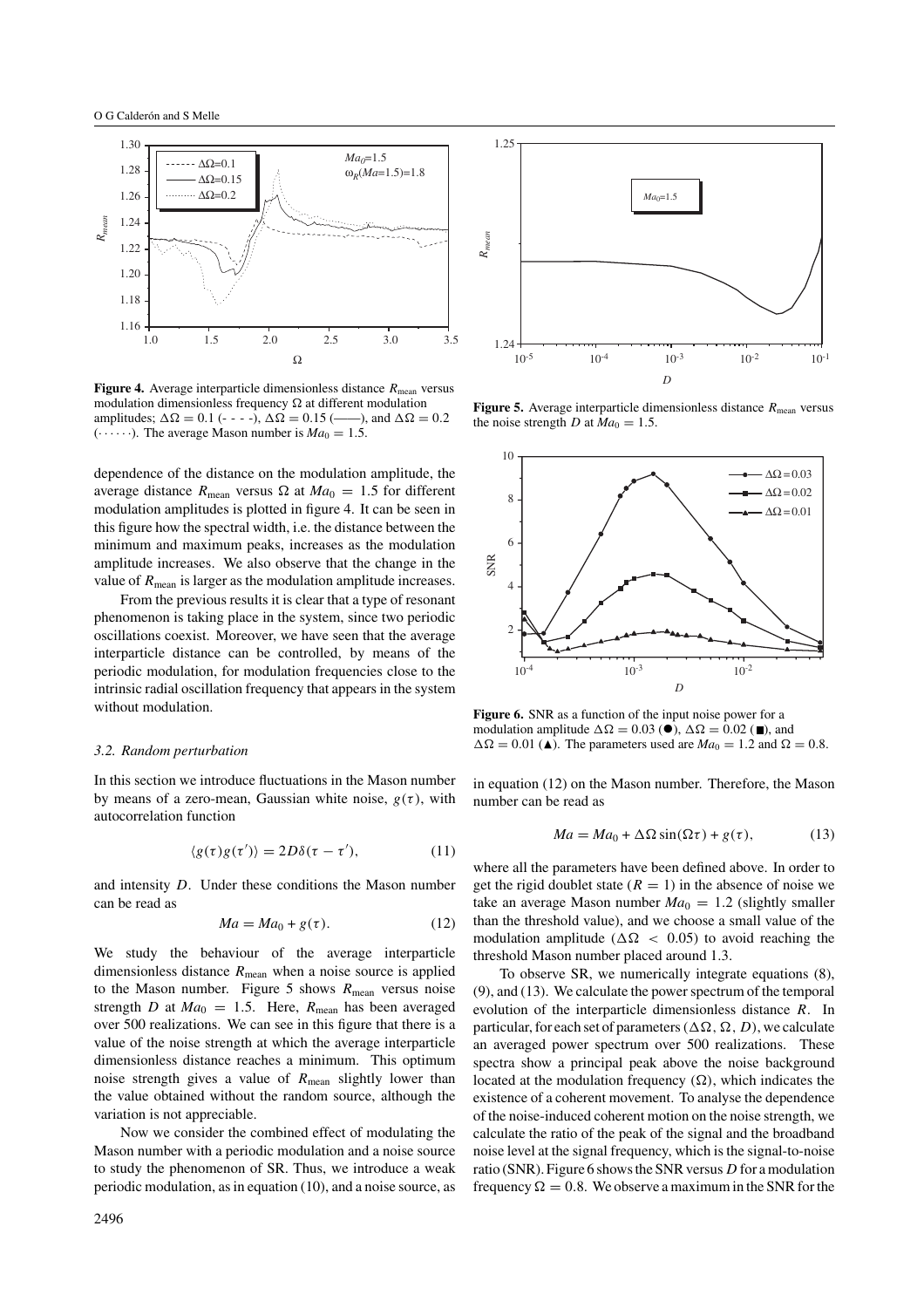

**Figure 7.** On the left axis we plot the Mason number (points), given by equation (13), versus time for an individual realization using different noise strengths. On the right axis we also plot the periodically modulated Mason number, i.e.  $Ma_0 + \Delta\Omega \sin(\Omega \tau)$ (——). The parameters used are  $Ma_0 = 1.2$ ,  $\Delta \Omega = 0.01$ , and  $\Omega = 0.8$ .

three curves corresponding to different modulation amplitudes, which indicates the presence of SR.

To understand how SR takes place in our system, we analyse in more detail the dynamics for the particular case  $\Delta \Omega = 0.01$ . In this case, the value of the noise strength that gives a maximum SNR is  $D \equiv D_r \simeq 2 \times 10^{-3}$  (see figure 6). Figure 7 shows the temporal evolution of the Mason number (points), given by equation (13), for an individual realization using different noise strengths. For comparison, we also plot the periodically modulated Mason number  $Ma_0 + \Delta\Omega \sin(\Omega \tau)$ on the right axis (solid line). For  $D < D_r$ , the Mason number does not reach the threshold value, so the two particles remain in the rigid doublet state, i.e.  $R \simeq 1$ . However, at  $D \simeq D_r$ , the noise source causes *Ma* to surpass the threshold value allowing radial oscillation cycles in the pair dynamics. We can see in figure 7 (centre graph) that *Ma* roughly surpasses the threshold value once every period. We define an average dimensionless time between threshold crossing induced by the noise as  $T_N(D)$ , which is a function of the noise strength. A statistical synchronization takes place when this time  $T_N$ is comparable with the period  $2\pi/\Omega$  of the modulation signal. This yields the timescale matching condition for SR, i.e.

$$
T_{\rm N}(D_{\rm r}) = \frac{2\pi}{\Omega}.
$$
 (14)

For higher noise levels  $(D > D_r)$ , *Ma* crosses the threshold many times but no correlation between the average time



**Figure 8.** SNR as a function of the input noise power for a dimensionless modulation frequency  $\Omega = 0.5$  ( $\bullet$ ),  $\Omega = 0.6$  ( $\bullet$ ), and  $\Omega = 0.8$  ( $\triangle$ ). The parameters used are  $Ma_0 = 1.2$  and  $\Delta\Omega = 0.01$ .

between threshold crossing and the modulation signal period is observed.

Equation (14) implies that  $D_r$  depends on the modulation frequency  $\Omega$ . To verify this dependence, the SNR at  $\Delta \Omega = 0.01$  for different modulation frequencies is plotted in figure 8. We see in this figure that the maximum of the SNR shifts to larger *D* values as the frequency increases.

#### **4. Conclusions**

We have theoretically studied the temporal dynamics on simple MR suspensions under rotating magnetic fields. We consider a system that consists of a pair of magnetizable particles suspended in a non-magnetic fluid subject to a rotating magnetic field. In such a system there are two different dynamic regimes depending on the Mason number. At low Mason numbers a rigid doublet rotates phase-locked to the field, while at higher Mason numbers an asynchronous rotation of the pair with additional radial oscillations appears.

The dynamics of this system when a modulation on the Mason number is applied has been studied. Using a periodic modulation, we observed that a resonant-like phenomenon between the periodic modulation of *Ma* and the intrinsic radial oscillation of the system without modulation occurs. The average interparticle distance versus the modulation frequency curve shows the typical behaviour of the dispersion curve of a medium [23]. The curve has a sharp minimum at a value of the modulation frequency which is slightly smaller than the intrinsic radial oscillation frequency, and a sharp maximum at a value slightly greater than the intrinsic radial oscillation frequency. For a random perturbation on the Mason number we obtained an optimum noise strength at which the average interparticle distance reaches a minimum, this value being lower than the value without the perturbation.

We also presented evidence of SR in MR suspensions under rotating magnetic fields when a weak periodic modulation and a noise source are added to the Mason number. We have analysed the SNR versus noise power for different frequencies and amplitudes of the modulation, and in all cases a maximum in the SNR has been found. This indicates the